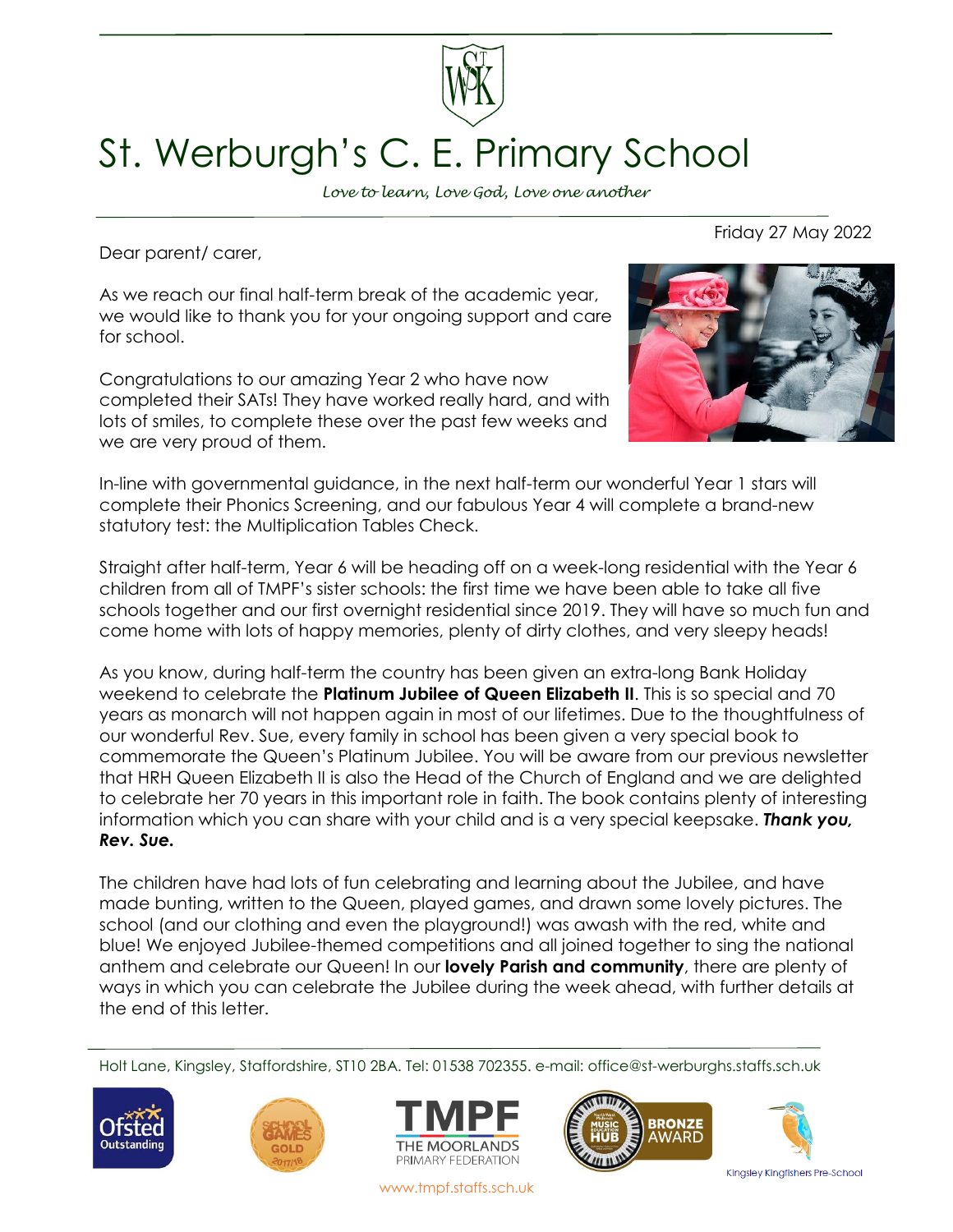

## St. Werburgh's C. E. Primary School

*Love to learn, Love God, Love one another*

To help children understand their changing world, the lives of others, and the diversity of humanity; after half-term, our English lessons will have a special learning focus around refugees. Our younger classes will enjoy age-appropriate texts themed around 'finding a new home'. This learning is very important as we aim to support children in realising the difference they can make, and the social, moral, spiritual and cultural differences across the world. The amount of recent donations you made for those affected by the conflict in Ukraine, confirmed the love for others within the St. Werburgh's family. *…love one another.*

Between now and the end of term, we are excited to reintroduce parent information workshops, whereby each class will offer an opportunity to welcome parents/carers into school and chat with you about how reading or phonics is taught and how you can support this at home. Your child's teacher will let you know further details.

The very best of luck to one of our local teams, Port Vale F.C., who are playing at the magnificent Wembley Stadium on Saturday, in the League Two Play-Off final, hoping for a win and promotion to League One next season. Good luck to the Valiants, and we hope that those of you who are fortunate enough to travel to London for the game will have a great time…and come back smiling!

Thank you for your ongoing support of your school and we hope that many of you are able to join us for one of our number of 'in-school' events over the next two months.

Have a lovely week's break, and a brilliant and very special Platinum Jubilee weekend. We look forward to welcoming children back to school on **Monday 6th June** for an exciting final half term of the school year.

Take care and 'God Save the Queen',

The St. Werburgh's team



Holt Lane, Kingsley, Staffordshire, ST10 2BA. Tel: 01538 702355. e-mail: office@st-werburghs.staffs.sch.uk











www.tmpf.staffs.sch.uk